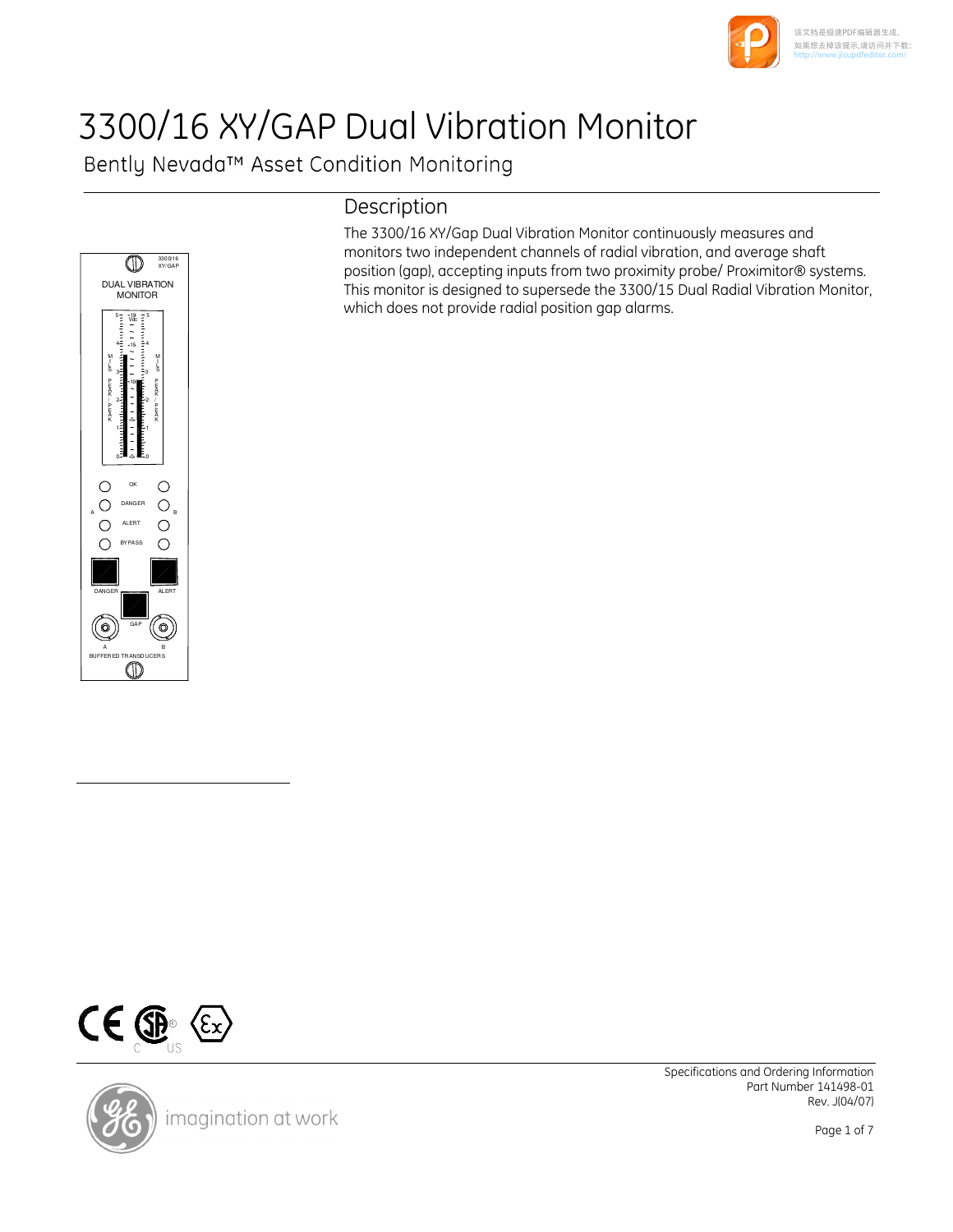

## Specifications

#### Signal Inputs

Accepts one or two proximity probe signals.

Input Impedance:

 $10$  k Ω.

Sensitivity:

100 mV/mil (4 V/mm) or

200 mV/mil (8 V/mm) userprogrammable.

#### Power Consumption

2 watts (nominal)

#### Signal Conditioning

Accuracy at +25° C (+77° F):

> Within ±0.33% of full-scale typical,

- $\bullet$   $\pm$ 1% maximum.
- ±2% maximum with 2X Trip Multiply
- ±3% maximum with 3X Trip Multiply

#### Frequency Response:

User-programmable for 4 to 4,000 Hz

(240 to 240,000 cpm), or

1 to 600 Hz (60 to 36,000 cpm); - 3dB nominal.

Note: The 1 to 600 Hz (60 to 36,000 cpm) option is not recommended for machine applications with rapid startup and coastdown rates where acceleration /deceleration exceeds 1000 rpm/s. Because of the extended low frequency range to 60 cpm, the monitor circuitry will retain vibration transients normally experienced during fast startups (such as with motor driven equipment). This can hold vibration levels above alarm setpoints beyond alarm time delays. This may result in Danger relay actuation after the internal time delay has lapsed, even if

actual vibration has decreased below the Danger alarm setpoint level. If the standard 4 Hz (240 cpm) low frequency limit is not satisfactory for your application, contact your sales professional. The 1 Hz (60 cpm) option is recommended for applications where shaft rotative speed is less than 1,000 rpm.

## Recorder Outputs

User-programmable for +4 to +20 mA, 0 to -10 Vdc, or +1 to +5 Vdc. Voltage or current outputs are proportional to programmed monitor full-scale. Individual recorder outputs are provided for each channel. Monitor operation is unaffected by short circuits on recorder outputs.

**Output** 

Impedance (voltage outputs):

> 100 Ω. Minimum load resistance is  $10$  k Ω.

Voltage **Compliance** (current outputs):

> 0 to +12 Vdc range across load. Load resistance is 0 to 600  $\Omega$ when using +4 to +20 mA option.

Recorder Accuracy (in addition to sianal conditioning accuracy) at +25°C (+77°F):

- +4 to +20 mA: ±0.7% of signal, ±0.09 mA offset.
- +1 to +5 Vdc: ±1.1% of signal, ±10 mV offset.
- 0 to -10 Vdc: ±1.1% of signal, ±15 mV offset.

#### Buffered Transducer Outputs

There is one coaxial connector per channel on the front panel and one terminal connection per channel on the rear panel. All are short circuit protected.

**Output** Impedance: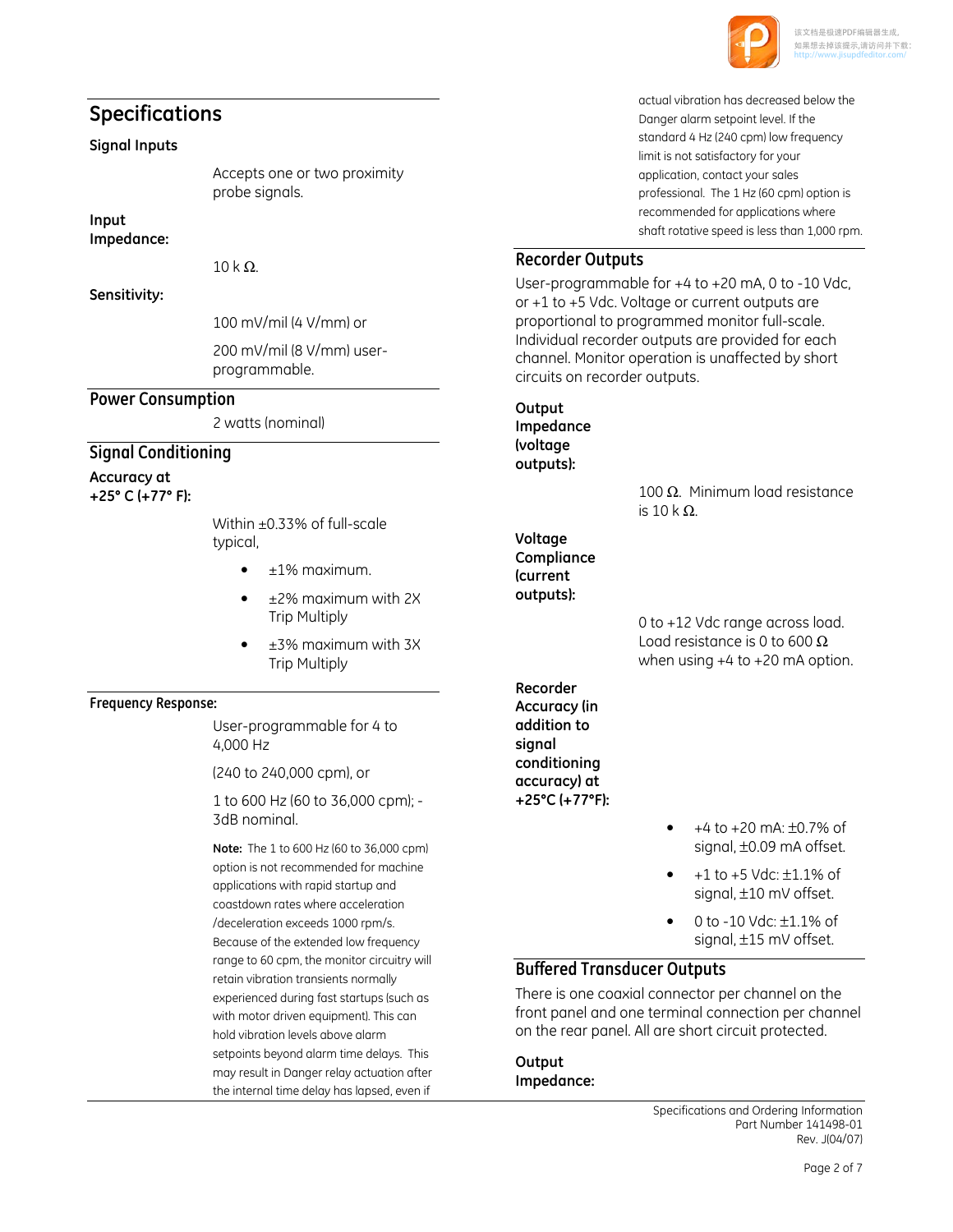

#### $100$  Ω.

## Transducer Supply Voltage

User-programmable in Power Supply for -24 Vdc, or -18 Vdc, current limited on individual monitor circuit board.

Note: Contact your sales professional if 3000 series transducers are to be used in the monitoring system which also uses 3300 and/or 7200 series transducers.

## Alarm Setpoints

In addition to vibration Alert and Danger setpoints, gap Alert setpoints are available for both channels.

#### Resolution:

Alarms are digitally adjustable from 0 to 100% of full-scale and can be set within LCD resolution (±1.6%) to desired level.

#### Repeatability:

Once set, alarms are repeatable within  $\pm$  0.39% of full-scale.

#### Gap Alarm Time Delay:

6 seconds.

#### Relays

One alarm relay module can be installed behind each monitor. At least one relay module must be ordered with each 3300 System.

#### Displays

Non-multiplexing vertical bargraph type Liquid Crystal Display (LCD). Individual 63 segment LCD per channel. Probe Gap indicated on a third, center scale. LCD also displays error codes and monitor ADJUST mode.

#### Resolution:

Within +1.6% of monitor fullscale.

#### Size:

83 mm (3.25 in), vertical dimension.

### LED Indicators

OK:

One constant ON green LED per channel indicates OK condition of monitor, transducers, and field wiring. Constant OFF indicates NOT OK condition or Channel Bypassed (red Bypass LED will be ON). OK LED flashing at 1 Hz indicates channel has been NOT OK, but is now OK. OK LED flashing at 5 Hz indicates error code(s) stored in memory.

#### Alarm:

Two red LEDs per channel indicate alarm status (individually for Alert and Danger). Flashing alarm LED indicates First Out (independent for Alert and Danger).

#### Bypass:

Two red LEDs indicate the status of Danger Bypass and Rack/Channel Bypass functions (individually per channel). LEDs flash when monitor is in Trip Multiply mode.

#### Environmental Limits

Operating Temperature:

0°C to +65°C (+32°F to +150°F).

#### Storage

Temperature:

-40°C to +85°C (-40°F to +185°F).

## Relative

Humidity:

To 95%, non-condensing.

## CE Mark Directives

EMC Directive

Certificate of Conformity: 158710 Low Voltage Directive

Certificate of Conformity: 135300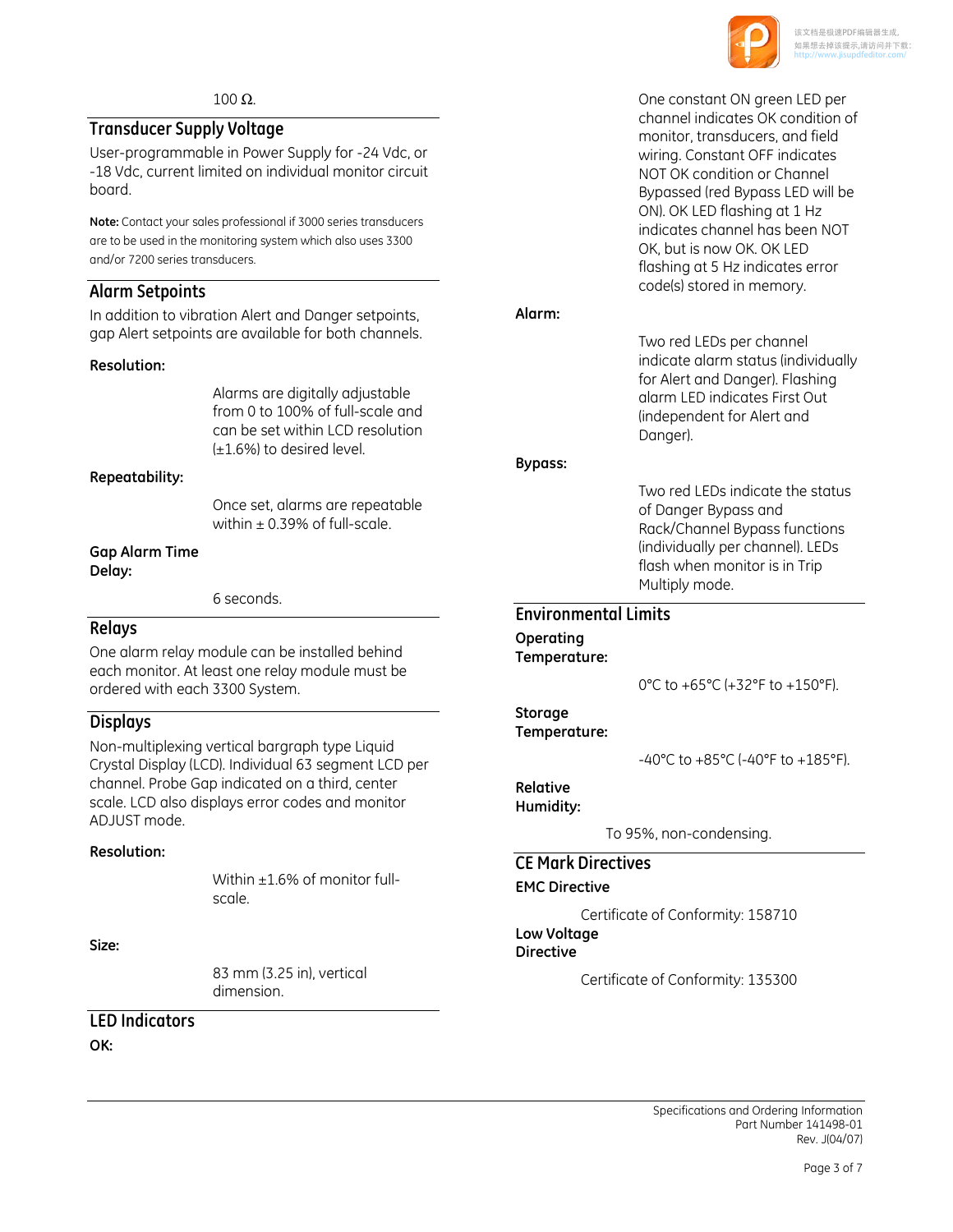

## Hazardous Area Approvals

#### CSA/NRTL/C

| Class I, Div 2     |
|--------------------|
| Groups A, B, C, D  |
| T4 @ Ta = $+65$ °C |

Certification Number

150368 – 1002151 (LR 26744)

#### ATEX

II 3 G 公

EEx nC[L] IIC

T4  $@$  Ta = -20 $°C$  to +60 $°C$ 

When installed per document number 132577-01.

Certification Number

BN26744C-55A

#### Physical Space

Requirements:

One rack position (any position except 1 and 2, which are reserved for Power Supply and System Monitor, respectively).

#### Weight:

1 kg (2.2 lbs.).

## Ordering Information

For spares, order the complete catalog number as described below. This includes a front panel assembly, monitor PWAs with sheet metal, and appropriate relay module. This unit is optioned, tested and ready to install in your system. Spare relay modules can be ordered separately.

#### XY/GAP Dual Vibration Monitor

3300/16-AXX-BXX-CXX-DXX-EXX-FXX

#### Option Descriptions

- A: Full-scale Range Option
	- 0 1 0-3 mils peak-to-peak (pp)
- $0.2$  0-5 mils pp
- **0 3** 0-10 mils pp
- 0 4 0-15 mils pp 0 5 0-20 mils pp
- 11 0-100 µm pp
- 12 0-150 µm pp
- 13  $0-200 \mu m$  pp
- 14 0-400 µm pp
- 15 0-500 µm pp
- **B:** Transducer Input Option
	- 0 1 3300 8 mm, 3300 XL 8 mm or 7200 5 mm and 8 mm Proximitor Sensor, 200 mV/mil 0 2 3000 Proximitor Sensor, 200 mV/mil (Transducer Output Voltage in power supply must be set for –18 Vdc or use a power converter.) 0 3 7200 11 mm Proximitor® Sensor(not XL), 100 mV/mil 0 4 3300 XL 11 mm or 7200 14 mm or 3300 HTPS Proximitor® Sensor, 100 mV/mil 0 5 3300XL NSv and 3300 RAM Proximitor® Sensor, 200 mV/mil

Note: Contact your local office if 3000 series transducers are to be used in the monitoring system which also uses 3300 and/or 7200 Series transducers.

- C: Alarm Relay Option
	- 00 No Relays
	- 01 Epoxy-sealed
	- 02 Hermetically-sealed
	- 0 3 Ouad Relay (Epoxy-sealed only)
	- 04 Spare Monitor No SIM/SIRM

#### Notes:

- 1. AND voting logic is not available with Quad Relays.
- 2. At least one relay module must be ordered with each 3300 System. If one common relay module per system has been ordered, all monitors of this type must be jumper programmed at the factory to activate a relay bus. Order SCK (Special Configuration Kit) 157516-122 & -123 for bus one or 157516-124 & -125 for bus two.
- 3. Agency approval places limitations on the relay module. Refer to the Relay Module data sheet for information.
- 4. Quad Relays are not available with the Internal Safety Barriers option.
- **D:** Agency Approval Option

**00** Not required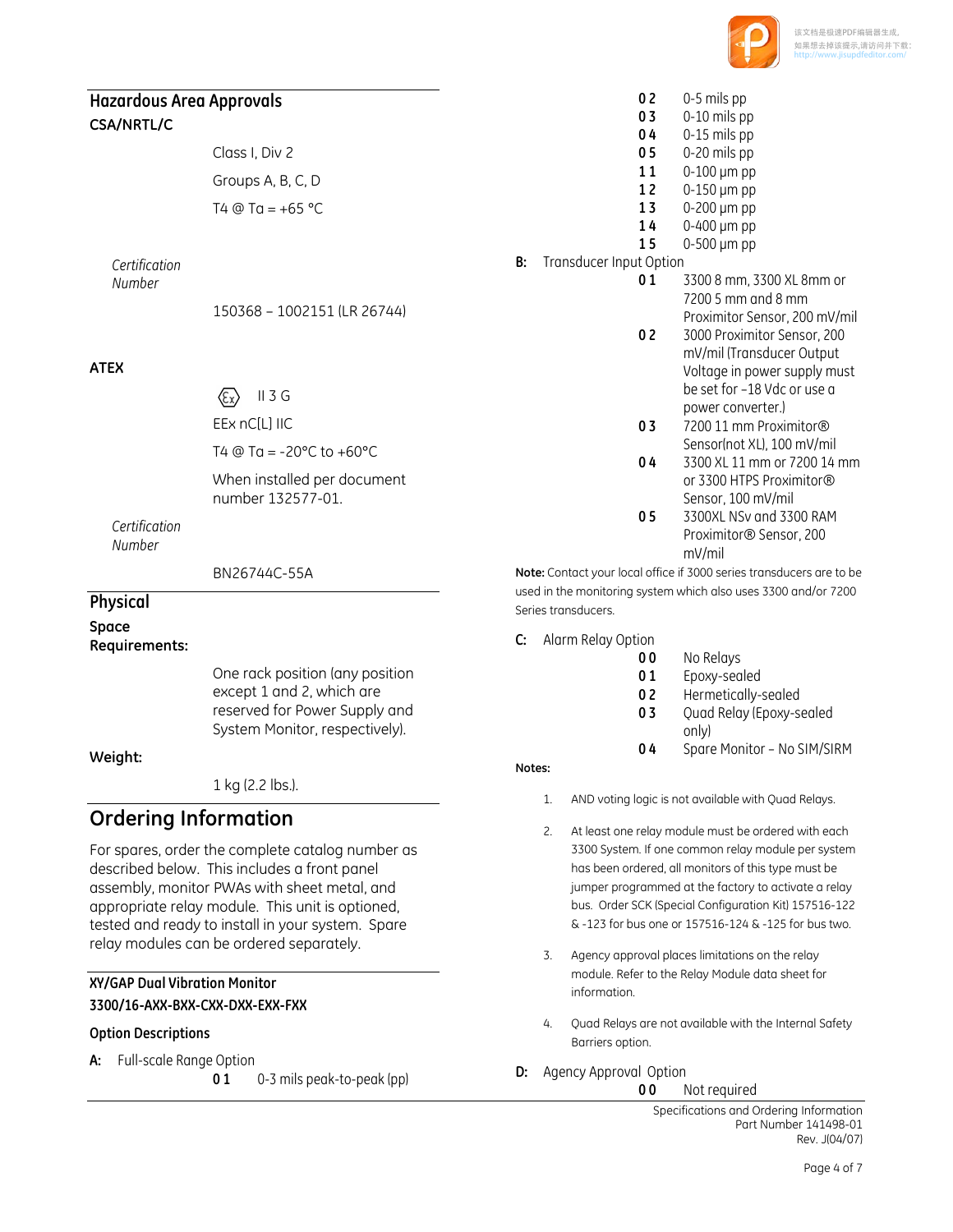

|                                                                                  | 01<br>0 <sub>2</sub> | CSA/NRTL/C<br>ATEX self certification                           | <b>Alarm Time</b><br><b>Delay Option</b>             |                            |
|----------------------------------------------------------------------------------|----------------------|-----------------------------------------------------------------|------------------------------------------------------|----------------------------|
|                                                                                  |                      | Note: ATEX approval requires the monitor rack be installed in a |                                                      | 0.1 second                 |
| weatherproof housing.                                                            |                      |                                                                 |                                                      | 1 second                   |
| Safety Barrier Option<br>E:                                                      | 00                   | None                                                            |                                                      | 3 seconds                  |
|                                                                                  | 01<br>0 <sub>2</sub> | External<br>Internal                                            |                                                      | 6 seconds                  |
| Notes:                                                                           |                      |                                                                 | Frequency                                            |                            |
| External Safety Barriers must be ordered separately.<br>1.                       |                      |                                                                 | Response<br>Option                                   |                            |
| 2.<br>Quad Relays are not available with the Internal Safety<br>Barriers option. |                      |                                                                 |                                                      | 240-240,000 rpm            |
|                                                                                  |                      |                                                                 |                                                      | 60-36,000 rpm              |
| Trip Multiply Option<br>F:                                                       | 00<br>01             | None<br>2X                                                      | <b>Alert Reset</b><br>Option                         |                            |
|                                                                                  | 02                   | 3X                                                              |                                                      | Latching                   |
| <b>Spare Relay Module Assemblies</b>                                             |                      |                                                                 |                                                      | Nonlatching                |
| spares)                                                                          |                      | (Order the option in parenthesis for ATEX approved              | <b>Danger Reset</b><br>Option                        |                            |
| 81544-01(02)                                                                     |                      |                                                                 |                                                      | Latching                   |
|                                                                                  | No Relays            |                                                                 |                                                      | Nonlatching                |
| 81545-01(02)                                                                     |                      | Dual Epoxy Relays                                               | Recorder<br><b>Outputs Option</b>                    |                            |
| 81546-01(02)                                                                     |                      |                                                                 |                                                      | $+4$ to $+20$ mA           |
|                                                                                  |                      | Dual Hermetic Relays                                            |                                                      | $+1$ to $+5$ Vdc           |
| 84152-01(02)                                                                     |                      |                                                                 |                                                      | 0 to -10 Vdc               |
| 88984-01(04)                                                                     |                      | Quad Relays                                                     | Recorder<br><b>Clamping Mode</b><br>$(+4 to +20 mA)$ |                            |
|                                                                                  |                      | Dual Hermetic, Internal Barriers                                | option only)                                         |                            |
| 88984-02(05)                                                                     |                      |                                                                 |                                                      | Not $OK = +2$ mA           |
|                                                                                  |                      | Dual Epoxy, Internal Barriers                                   |                                                      | Not $OK = +4$ mA           |
| 88984-03(06)                                                                     |                      | No Relay, Internal Barriers                                     | <b>Danger Relay</b><br><b>Voting Option</b>          |                            |
|                                                                                  |                      |                                                                 |                                                      | OR voting for relay drive  |
| <b>Field-programmable Options</b>                                                |                      |                                                                 |                                                      | AND voting for relay drive |

These options are field-programmable via plug-in jumpers. Bold text indicates options as shipped from the factory.

First Out Option

Enabled

Disabled

Specifications and Ordering Information Part Number 141498-01 Rev. J(04/07)

Note: For Quad Relays, AND voting logic must be done externally

Normally de-energized

Normally energized

by wiring the contacts in series.

Alert Relay Mode Option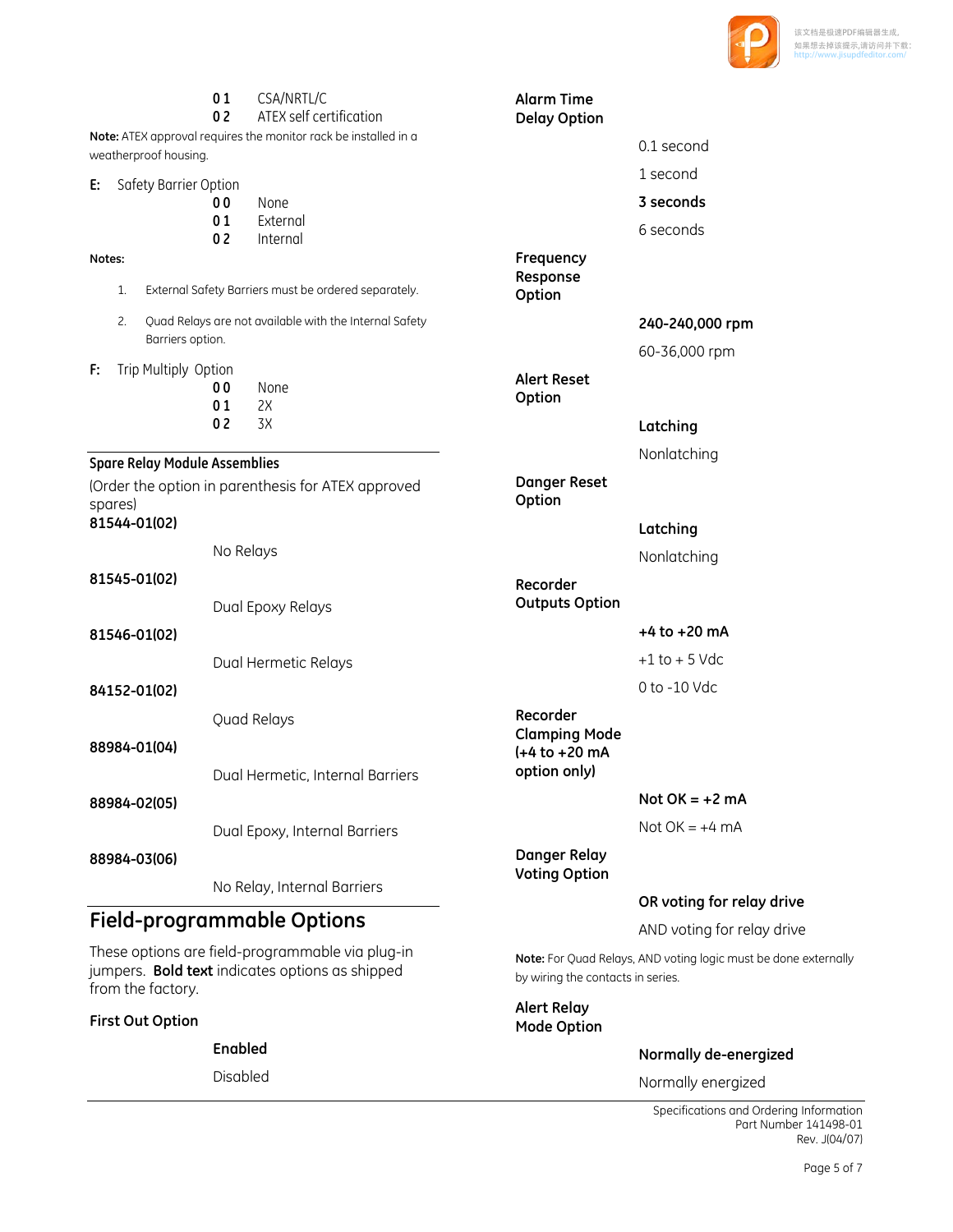

- $600 0 600 \mu m (-01, -03)$ or –04 Transducer Input options).
- 1000-0-1000 µm (-03 or 04 Transducer Input options).

#### Danger Relay Mode Option

## Normally de-energized

Normally energized

#### Gap Alarms

## Disabled

Enabled

#### Gap Full-scale Range

- -19 Vdc (All Transducers)
- 15-0-15 mils (-01, –02 or -05 Transducer Input options).
- 25-0-25 mils (-01, -03 or –04 Transducer Input options).
- 50-0-50 mils (-03 or -04 Transducer Input options).
- $\bullet$  300-0-300 µm (-01, -02) or -05 Transducer Input options).

Timed OK/Channel Defeat

This function is always enabled on this monitor.

## Accessories

## 89634-01

02200214

-24V to -18V Proximitor® Power Converter

128112 Galvanic Isolator Kit

02245002

External Barrier

Surge Protector